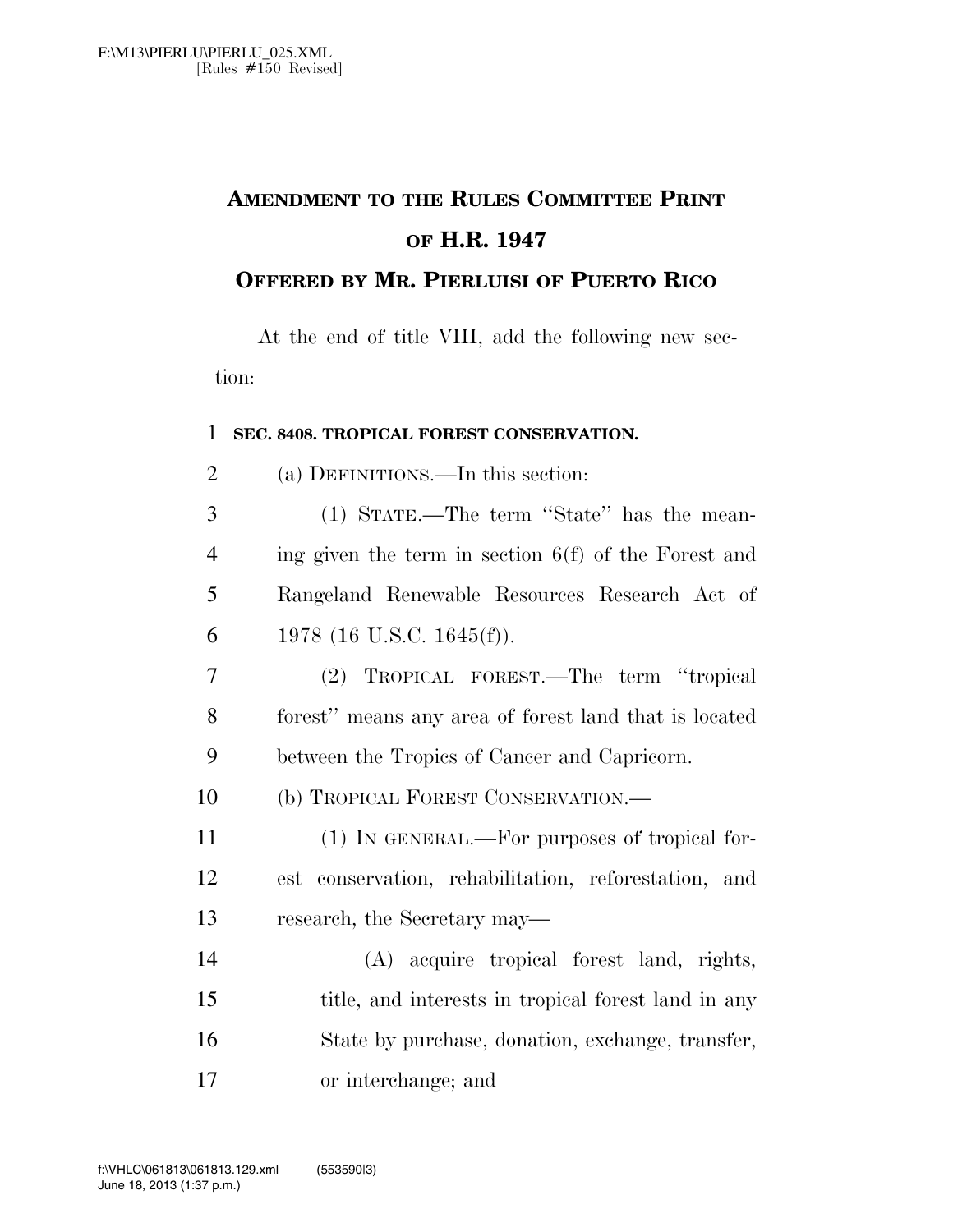| $\mathbf{1}$   | (B) designate the land, rights, title, and           |
|----------------|------------------------------------------------------|
| $\overline{2}$ | interests in land as National Forest System          |
| 3              | land for national tropical research forests.         |
| $\overline{4}$ | (2) CONSERVATION OBJECTIVES.—The<br>- Sec-           |
| 5              | retary shall manage each national tropical research  |
| 6              | forest designated under this section in a manner     |
| 7              | that protects and conserves indigenous flora and     |
| 8              | fauna, water quality, streams and aquifers, and the  |
| 9              | geological, ecological and other natural values.     |
| 10             | (3)<br>RESEARCH AND MANAGEMENT<br>PRAC-              |
| 11             | TICES.-Research and land management practices        |
| 12             | conducted in a national tropical research forest may |
| 13             | include-                                             |
| 14             | (A) silvicultural practices for restoration          |
| 15             | purposes; and                                        |
| 16             | (B) the control of ungulates and invasive            |
| 17             | species.                                             |
| 18             | (4) OTHER USES.—Public recreation and other          |
| 19             | multiple uses may be allowed in a national tropical  |
| 20             | research forest if the uses are compatible, and do   |
| 21             | not interfere, with conservation objectives and re-  |
| 22             | search and management practices.                     |
| 23             | $(5)$ APPLICABLE LAWS.—                              |
| 24             | $(A)$ IN GENERAL.— $A$ national tropical re-         |
| 25             | search forest shall be managed in accordance         |
|                |                                                      |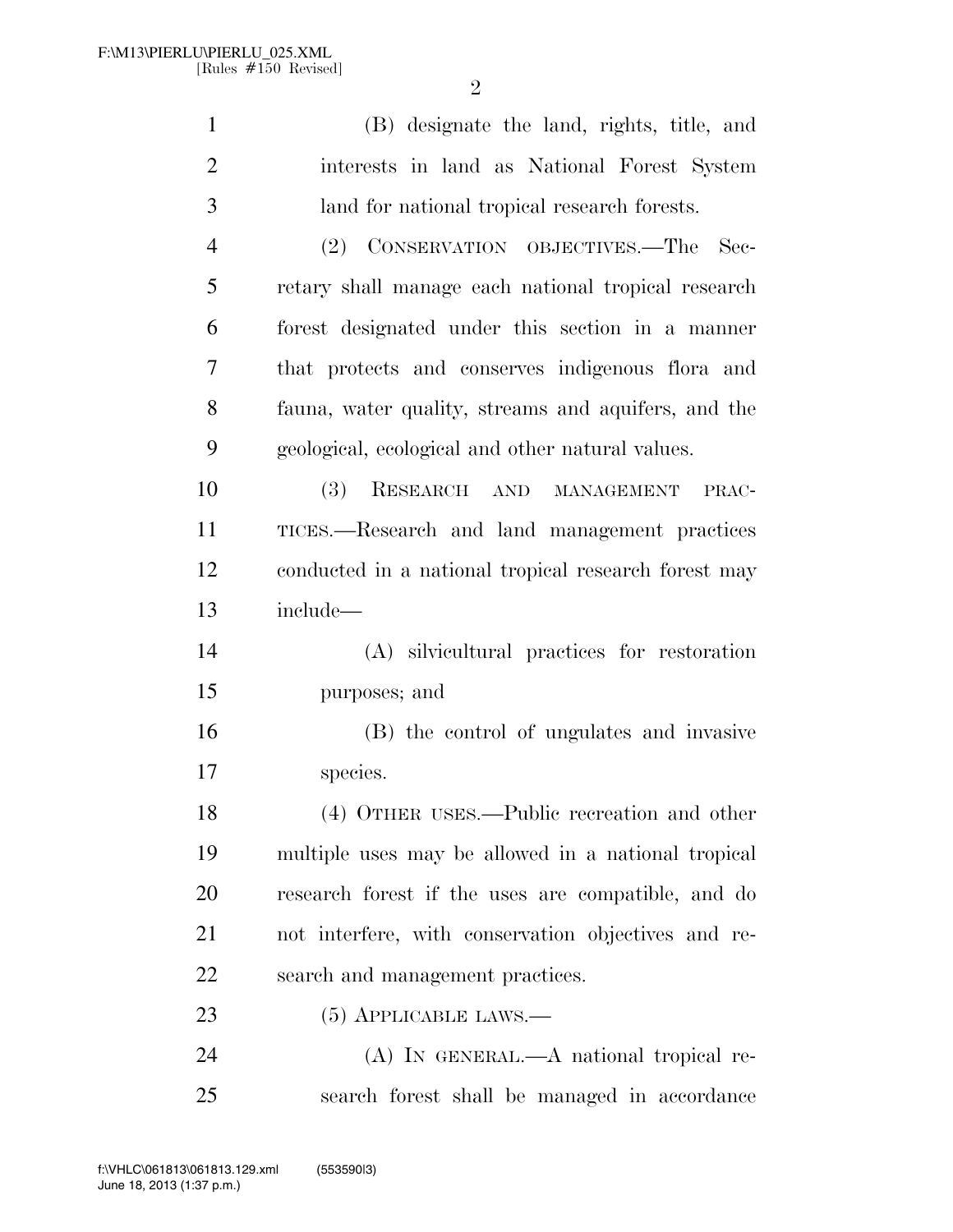| $\mathbf{1}$   | with the laws (including regulations) applicable |
|----------------|--------------------------------------------------|
| $\overline{2}$ | to the National Forest System and this section.  |
| 3              | (B) HAWAII.—The Secretary may des-               |
| 4              | ignate a national tropical research forest ac-   |
| 5              | quired in Hawaii as a unit of the National For-  |
| 6              | est System as a Hawaii Experimental Tropical     |
| 7              | Forest in furtherance of the purposes of the     |
| 8              | Hawaii Tropical Forest Recovery Act (Public      |
| 9              | Law $102-574$ ; 106 Stat. 4593) and the amend-   |
| 10             | ments made by that Act.                          |
| 11             | (C) SUPPLEMENTAL APPLICABILITY.—This             |
| 12             | section shall be considered supplemental to, and |
| 13             | not in derogation of—                            |
| 14             | (i) the Forest and Rangeland Renew-              |
| 15             | able Resources Research Act of 1978 (16)         |
| 16             | U.S.C. $1641$ et seq.);                          |
| 17             | (ii) title XXIV of Public Law 101–               |
| 18             | 624 (7 U.S.C. 6701 et seq.); and                 |
| 19             | (iii) the Hawaii Tropical Forest Re-             |
| 20             | covery Act (Public Law 102–574; 106              |
| 21             | Stat. 4593) and amendments made by that          |
| 22             | Act.                                             |
| 23             | (c) REALTY MANAGEMENT.—                          |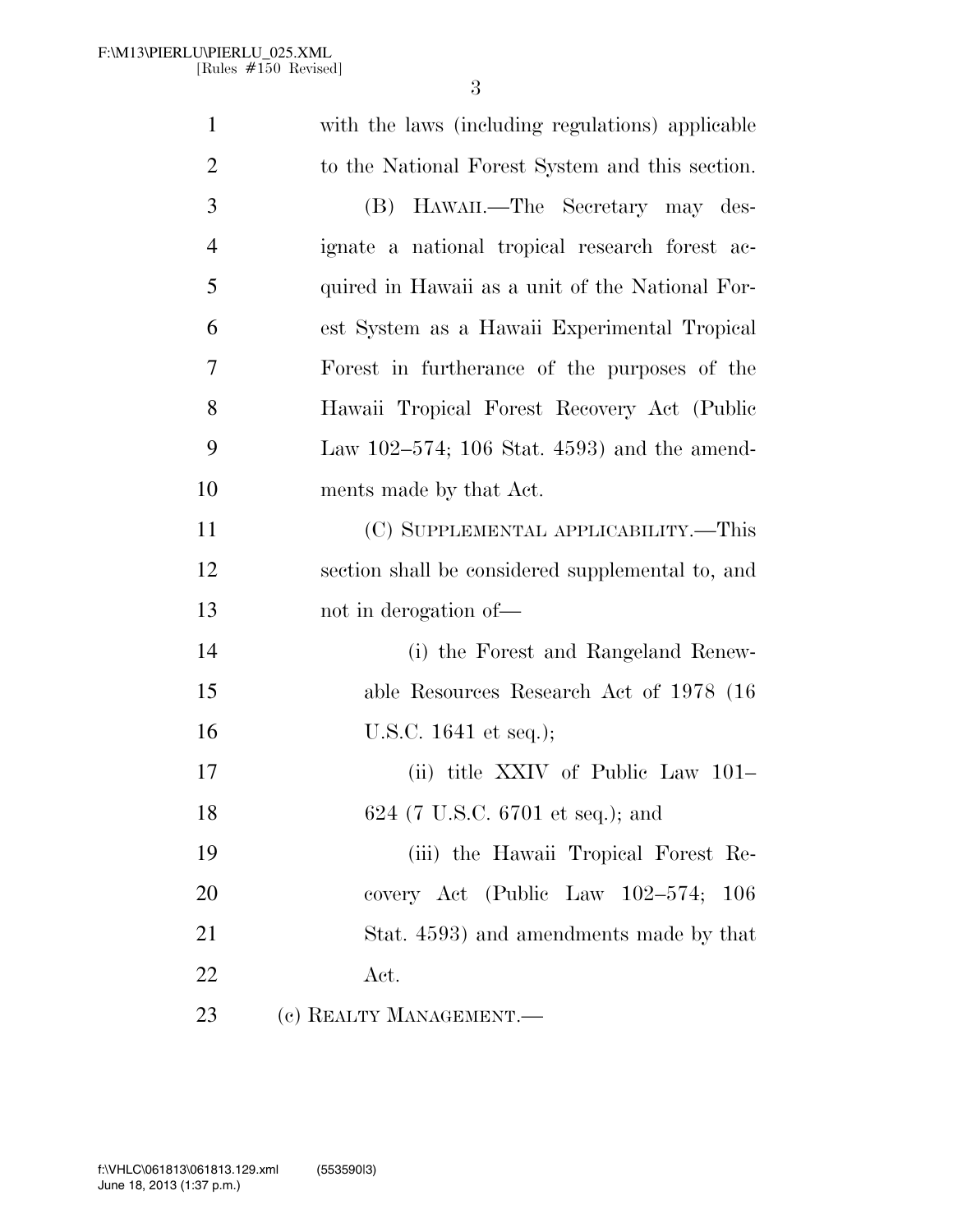| $\mathbf{1}$   | (1) WILLING SELLERS.—Land and interests in                      |
|----------------|-----------------------------------------------------------------|
| $\overline{2}$ | land acquired under this section shall be from will-            |
| 3              | ing sellers only.                                               |
| $\overline{4}$ | (2) LAND VALUATION.—Land and interests in                       |
| 5              | land acquired under this section shall be valued—               |
| 6              | (A) in accordance with appraisals prepared                      |
| 7              | conformity with the Uniform Appraisal<br>$\overline{\text{in}}$ |
| 8              | Standards for Federal Land Acquisitions devel-                  |
| 9              | oped by the Interagency Land Acquisition Con-                   |
| 10             | ference; or                                                     |
| 11             | (B) for areas of land for which elements of                     |
| 12             | value (such as physical characteristics and                     |
| 13             | other amenities) are readily apparent and sub-                  |
| 14             | stantially similar, in accordance with market                   |
| 15             | surveys or mass appraisal techniques approved                   |
| 16             | by the Chief Appraiser of the Forest Service.                   |
| 17             | COOPERATIVE MANAGEMENT.—The<br><b>(3)</b><br>Sec-               |
| 18             | retary may allow a unit of State or local govern-               |
| 19             | ment, an institution of higher education, or a non-             |
| 20             | profit organization to cooperate in the management              |
| 21             | of a national tropical research forest in accordance            |
| 22             | with such terms and conditions as the Secretary may             |
| 23             | establish.                                                      |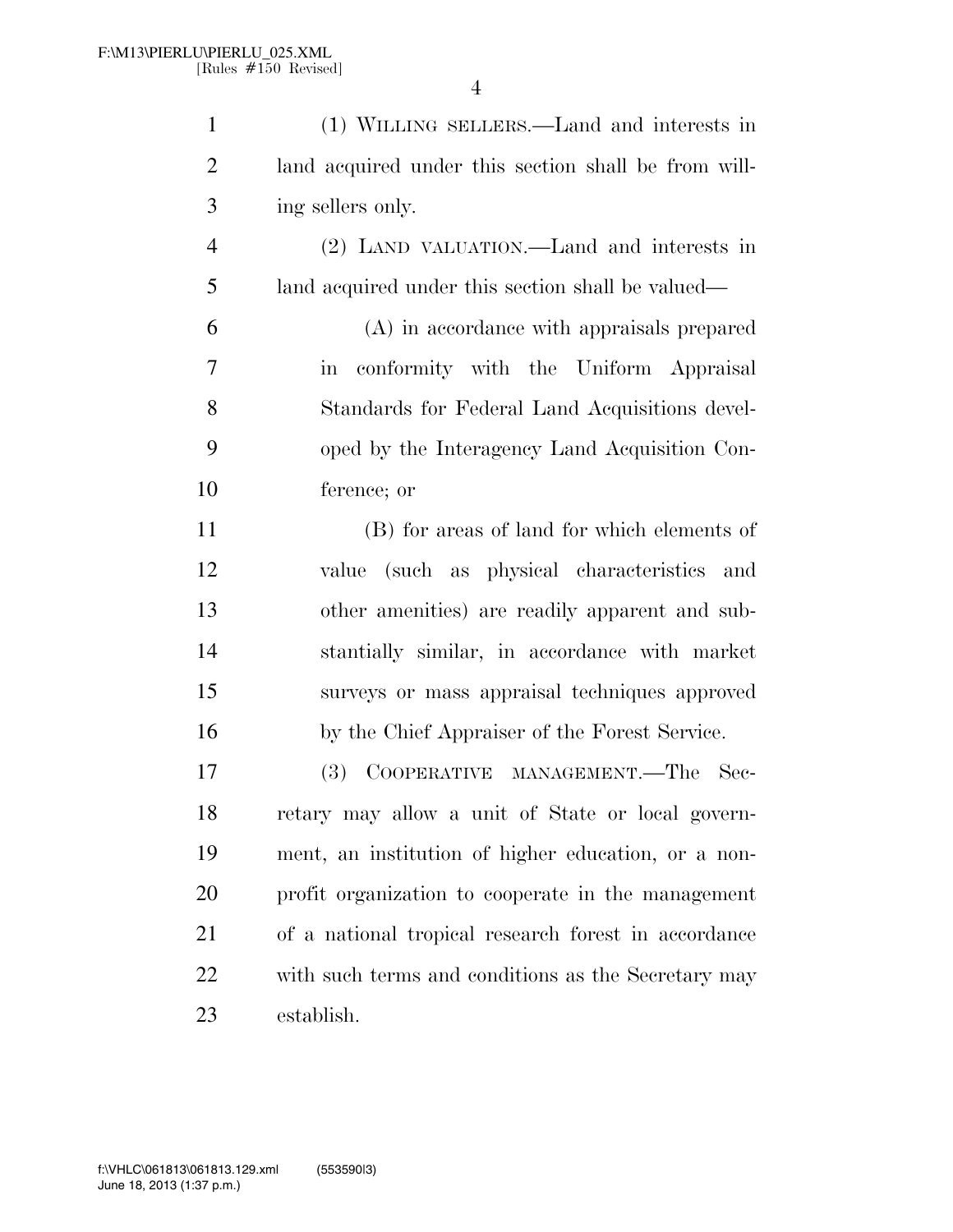| $\mathbf{1}$   | (4) FUNDING.—For the acquisition of land and               |
|----------------|------------------------------------------------------------|
| $\overline{2}$ | interests in land under this section, the Secretary        |
| 3              | may use amounts—                                           |
| $\overline{4}$ | (A) donated for research purposes;                         |
| 5              | (B) derived and available from payments                    |
| 6              | under any Federal permitting program for the               |
| 7              | mitigation or offset of environmental impacts;             |
| 8              | and                                                        |
| 9              | (C) derived and available from the sale or                 |
| 10             | disposition of land pursuant to the Federal                |
| 11             | Land Transaction Facilitation Act (43 U.S.C.               |
| 12             | $2301$ et seq.).                                           |
| 13             | $(5)$ PUERTO RICO.—                                        |
| 14             | (A)<br>REVENUES FROM EL YUNQUE NA-                         |
| 15             | TIONAL FOREST.—To fund land acquisition                    |
| 16             | solely in Puerto Rico that is authorized by sub-           |
| 17             | section $(b)(1)$ , in addition to the amounts other-       |
| 18             | wise made available under paragraph (4), the               |
| 19             | Secretary may use all amounts generated from               |
| 20             | El Yunque National Forest that are deposited               |
| 21             | in the National Forest Fund, other than those              |
| 22             | amounts required by law to be paid to Puerto               |
| 23             | Rico.                                                      |
| 24             | (B)<br>$\mathbf{E}$<br>YUNQUE<br>NATIONAL<br><b>FOREST</b> |
|                |                                                            |

BOUNDARY ADJUSTMENT.—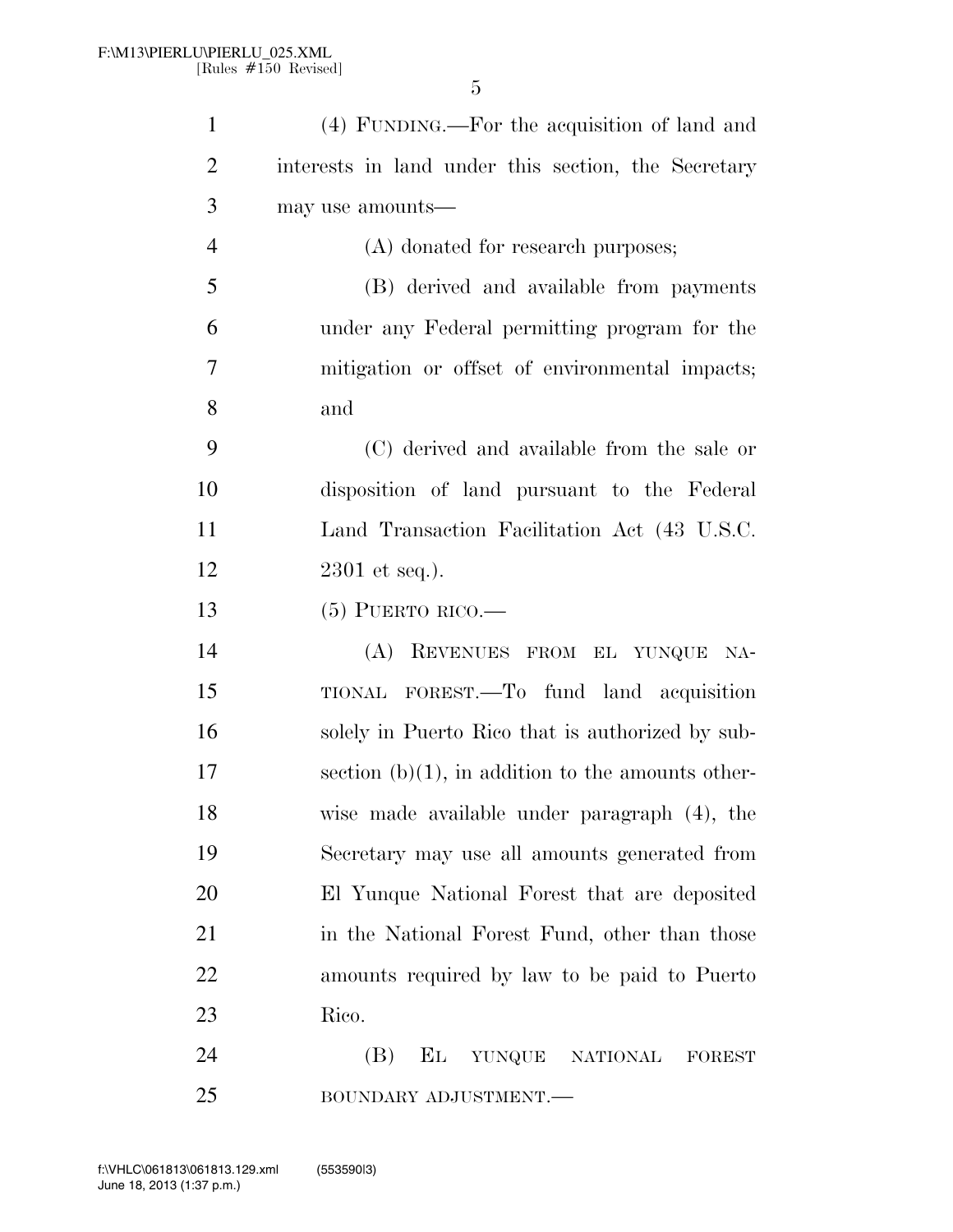| $\mathbf{1}$   | (i) IN GENERAL.—To the extent that                     |
|----------------|--------------------------------------------------------|
| $\overline{2}$ | the Secretary acquires land that abuts the             |
| 3              | boundaries of El Yunque National Forest,               |
| $\overline{4}$ | the Secretary shall adjust the boundaries              |
| 5              | of El Yunque National Forest to include                |
| 6              | the acquired land.                                     |
| $\overline{7}$ | (ii) RELATION TO OTHER LAW.-For                        |
| 8              | purposes of section 7 of the Land and                  |
| 9              | Water Conservation Fund Act of 1965 (16                |
| 10             | U.S.C. $460l-9$ , the boundaries of El                 |
| 11             | Yunque National Forest, as adjusted pur-               |
| 12             | suant to this subparagraph, shall be con-              |
| 13             | sidered to be boundaries of the National               |
| 14             | Forest as of January 1, 1965.                          |
| 15             | (d) INSTITUTES OF TROPICAL FORESTRY.—Section           |
| 16             | $2407$ of title XXIV of Public Law $101-624$ (7 U.S.C. |
| 17             | 6701 et seq.) (7 U.S.C. 6706) is amended—              |
| 18             | $(1)$ in the first sentence, by striking "The Sec-     |
| 19             | retary" and inserting the following:                   |
| 20             | "(a) IN GENERAL.—The Secretary"; and                   |
| 21             | $(2)$ in the second sentence, by striking "The In-     |
| 22             | stitutes" and inserting the following:                 |
| 23             | "(b) ACQUISITION AND MANAGEMENT OF LAND.-              |
| 24             | The Institutes may—                                    |